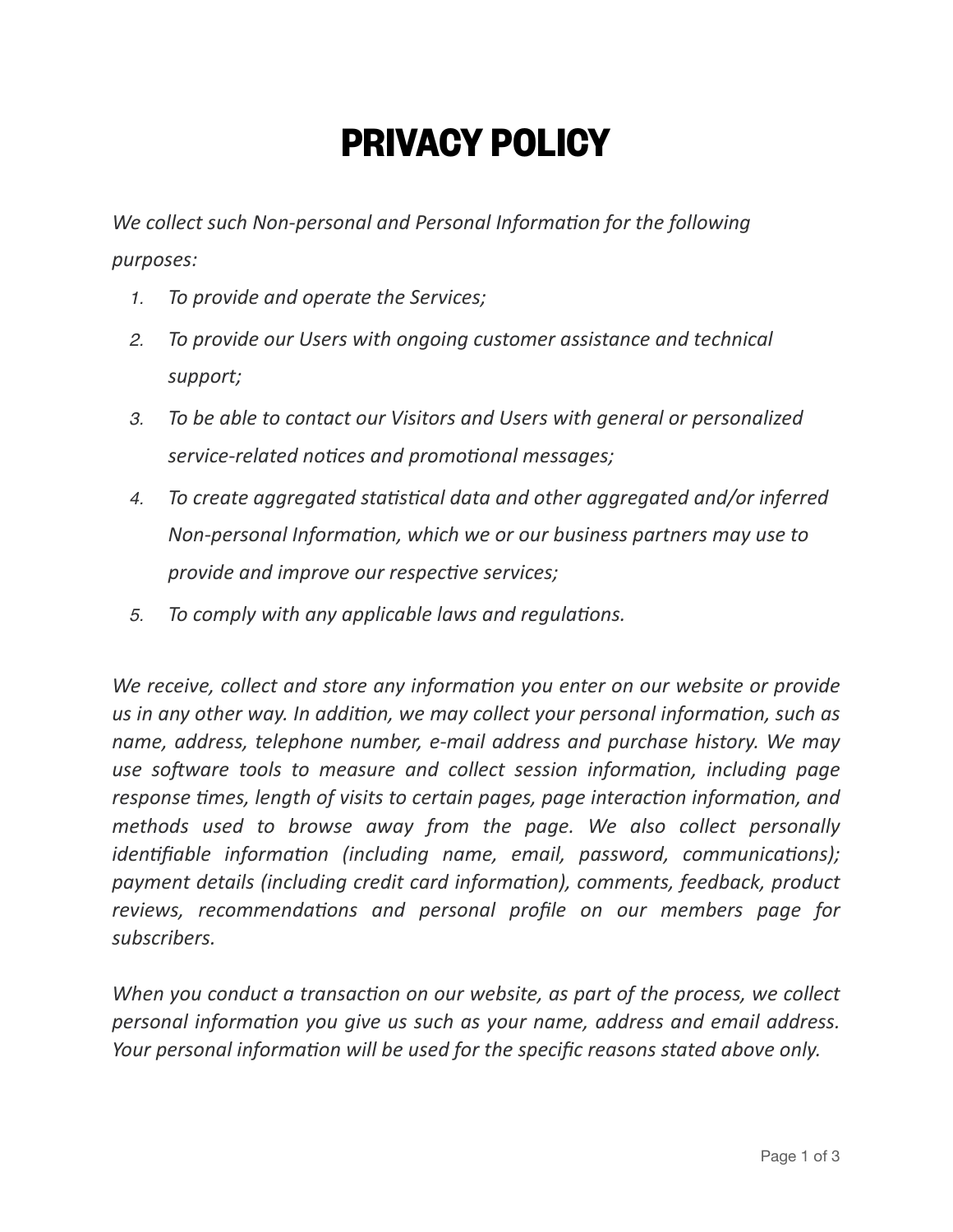*Our company is hosted on the Wix.com platform. Wix.com provides us with the online platform that allows us to sell our products and services to you. Your data may be stored through Wix.com's data storage, databases and the general Wix.com applications. They store your data on secure servers behind a firewall.* 

*All direct payment gateways offered by Wix.com and used by our company adhere to the standards set by PCI-DSS as managed by the PCI Security Standards Council, which is a joint effort of brands like Visa, MasterCard, American Express and Discover. PCI-DSS requirements help ensure the secure handling of credit card information by our store and its service providers.*

We may contact you to notify you regarding your account, to troubleshoot *problems with your account, to resolve a dispute, to collect fees or monies owed, to poll your opinions through surveys or questionnaires, to send updates about our company, or as otherwise necessary to contact you to enforce our User Agreement, applicable national laws, and any agreement we may have with you. For these purposes we may contact you via email, telephone, text messages, and postal mail.*

## **COOKIES:**

*Our website uses COOKIES to track essential information. It's important to note that third-party services, such as Wix Bookings and our Wix Shop place cookies or utilize other tracking technologies through our services, and may have their own policies regarding how they collect and store information. As these are external services, such practices are not covered by our Privacy Policy.*

*If you don't want us to process your data anymore, please contact us through our website contact page.*

*The following links explain how to access cookie settings in various browsers:*

- **[Cookie settings in Firefox](http://support.mozilla.com/en-US/kb/Enabling%20and%20disabling%20cookies)**
- [Cookie settings in Internet Explorer](https://support.microsoft.com/en-us/help/17442/windows-internet-explorer-delete-manage-cookies)
- [Cookie settings in Google Chrome](http://www.google.com/support/chrome/bin/answer.py?answer=95647)
- [Cookie settings in Safari \(OS X\)](http://support.apple.com/kb/PH17191?viewlocale=en_US&locale=en_US)